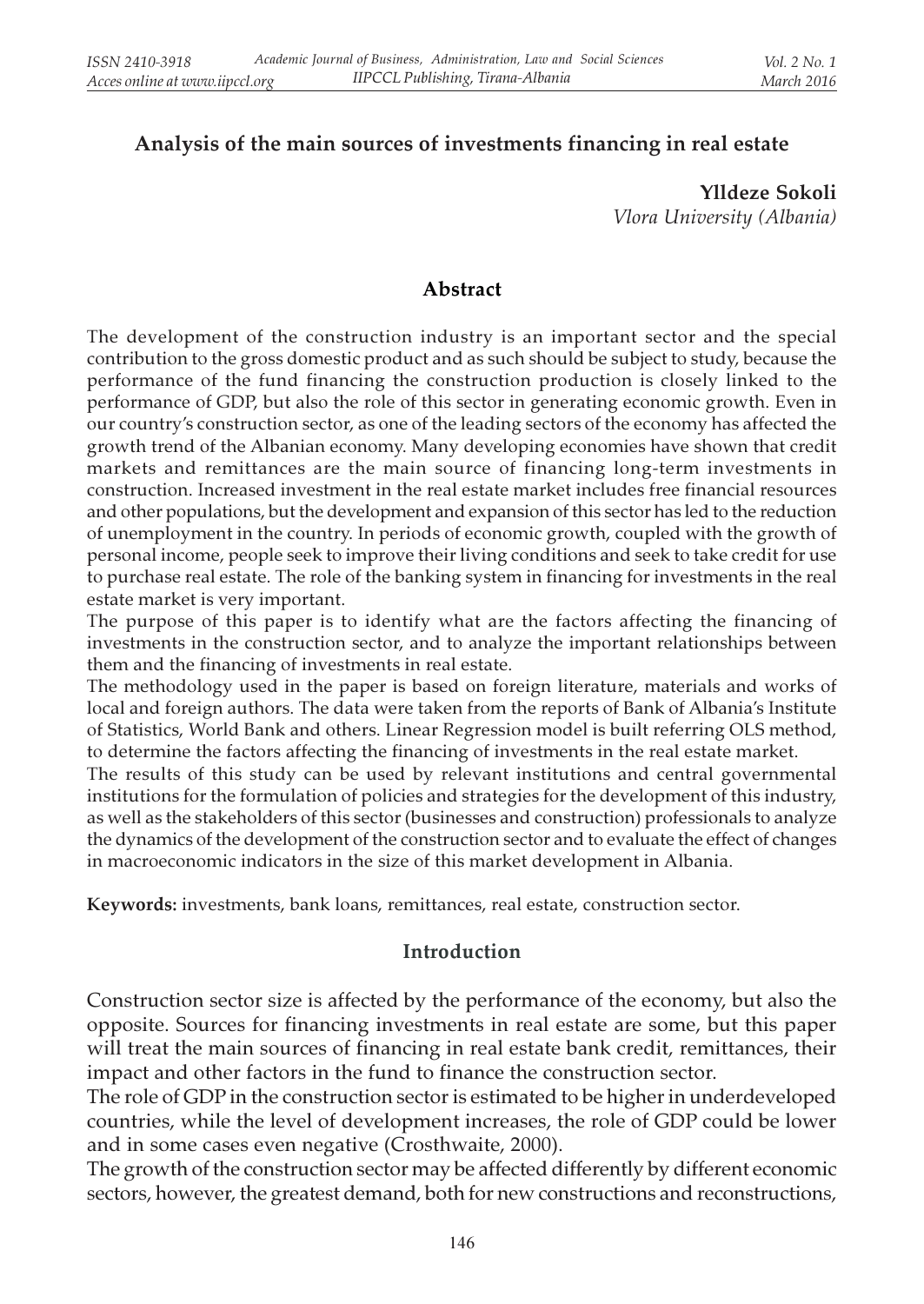is associated primarily with the trade branch (Bon and Pietroforte, 1993). The mutual relationship between the construction sector and other sectors of the economy varies depending on the time.

The government is keen to stimulate the development of the construction sector as being the sector which uses human resources intensively, its development may affect the reduction of unemployment (Ramsaran and Hossein, 2006). In underdeveloped countries, a factor that may affect the demand for construction is the amount of incoming remittances, which supports increased investment in dwellings (Osili, 2004). Real estate, land and buildings, are among the most valuable assets of each country and individual. It represents at the same time one of the most attractive long-term investment field. For a potential investor immovable property is attractive primarily because it provides capital gain in the long run, and secondly because the real estate is a good barrier against inflation.

The role of the banking system in the real estate market is very important. It is the main financial intermediary and acts as a catalyst and almost into development progress in this sector. The low level of interest rates is a tool to use banks to increase lending and expand this market. Granting of loans to finance investment in this sector can be for different purposes such as the purchase, construction and improvement of a real estate etc. Credit financing is a very important tool that is used by businesses of construction for the development of the activity of this sector.

Ways of financing in real estate

The study of literature has few ways in real estate financing, but i will treat some of them briefly below:

Debt, is the most common type of financing. Debt is often given in the form of certain types of credit that can come from a number of different sources, including banks, financial institutions, family members, relatives etc.

 Its capital, is another common method used to finance an investment. If for any reason the debt represents the money to be borrowed capital represents money that will be invested.

Partnership (partnership), is the combination of the resources of an investor to those of a partner, as another way to achieve the financing of investments in real estate.

Funding mixed and average cost of capital. Investors often combine several sources of financing, including both debt and equity etc.

There are other ways, but we will treat this work as the main source of financing in real estate bank loan, remittances, as well as their impact and other factors in the fund to finance the construction sector.

### Bank loan as the financing instrument

The role of the banking system in the real estate market is very important. Bank loan is a very important financing instrument that is used by businesses of construction for the development of the activity of this sector. Bank lending could affect indirectly on real estate prices, increasing the funds available to borrowers. A rise in lending could lead to a drop in loan interest rates and consequently, to an increase in demand for lending by the individuals and the private sector. This increase in demand, against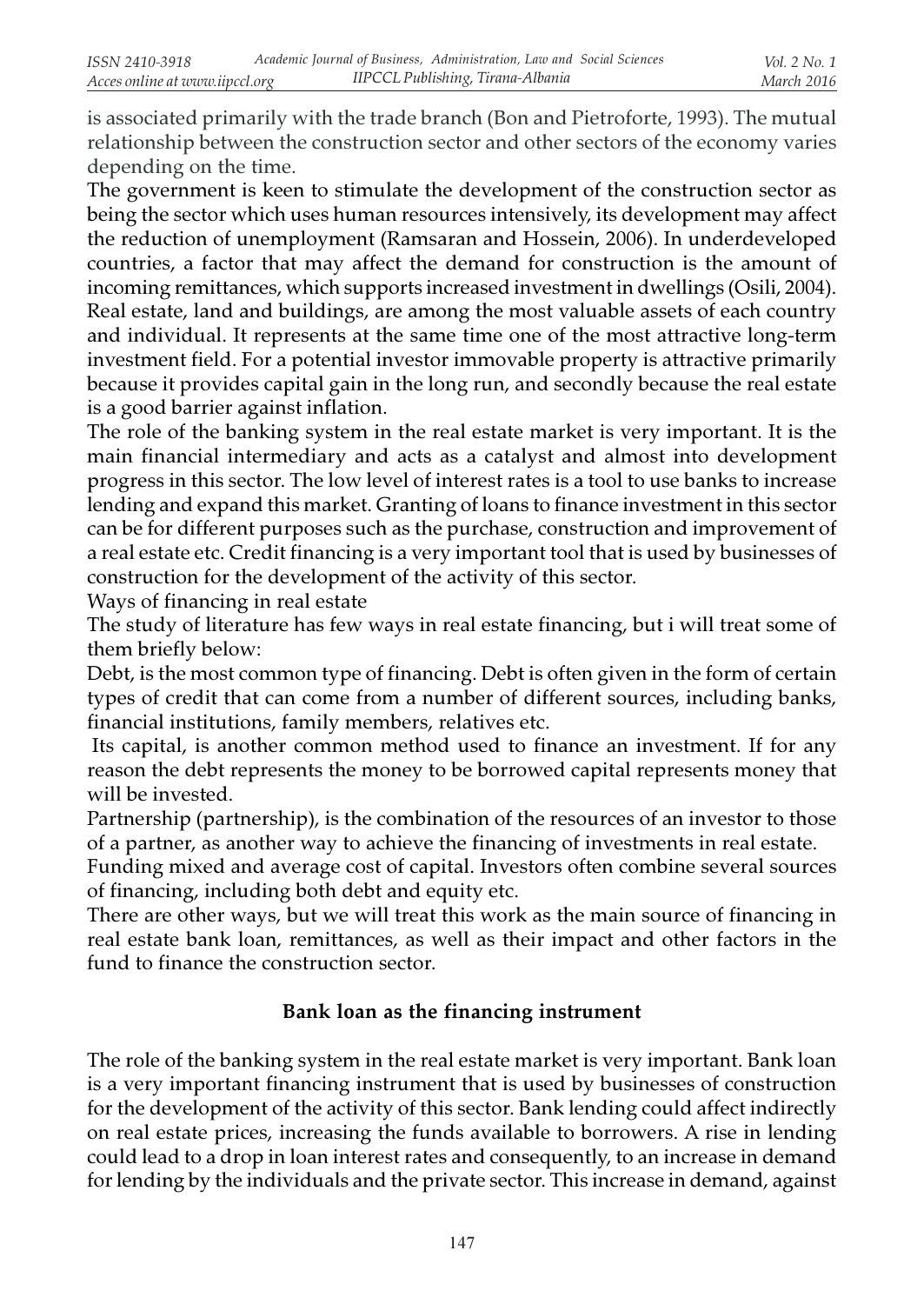a bid for real estate, can be reflected in an increase even greater real estate prices. Loans for investment in real estate that can be given are: loans to individuals, loans to businesses in the construction sector etc. From Chart 1 we see that major part of loans to individuals is provided for the purchase of real estate (244.6 billion), the purchase of non-durable goods (110.3 billion), durable goods (77.2 billion), overdrafts ( 43.8 billion) and operating activity (48 billion).



## Figure 1: Loans to households based on purpose

# Source: Bank of Albania

The Loans given to the construction sector for the period 2007-2015, as evident from the graph, loans have been increased until 2011 and then this sector had a decline credit crunch, which is explained by the impact of the economic crisis, blocking temporary credit crunch banks sector and the temporary suspension of construction permits the government.



Figure 2: Loans to businesses in the construction sector

## Remittances are another source of financing investment in real estate

Remittances play a key role in the economy of many countries; they contribute to the economy and the livelihood of people with the lowest economic level. The demand

Source: Bank of Albania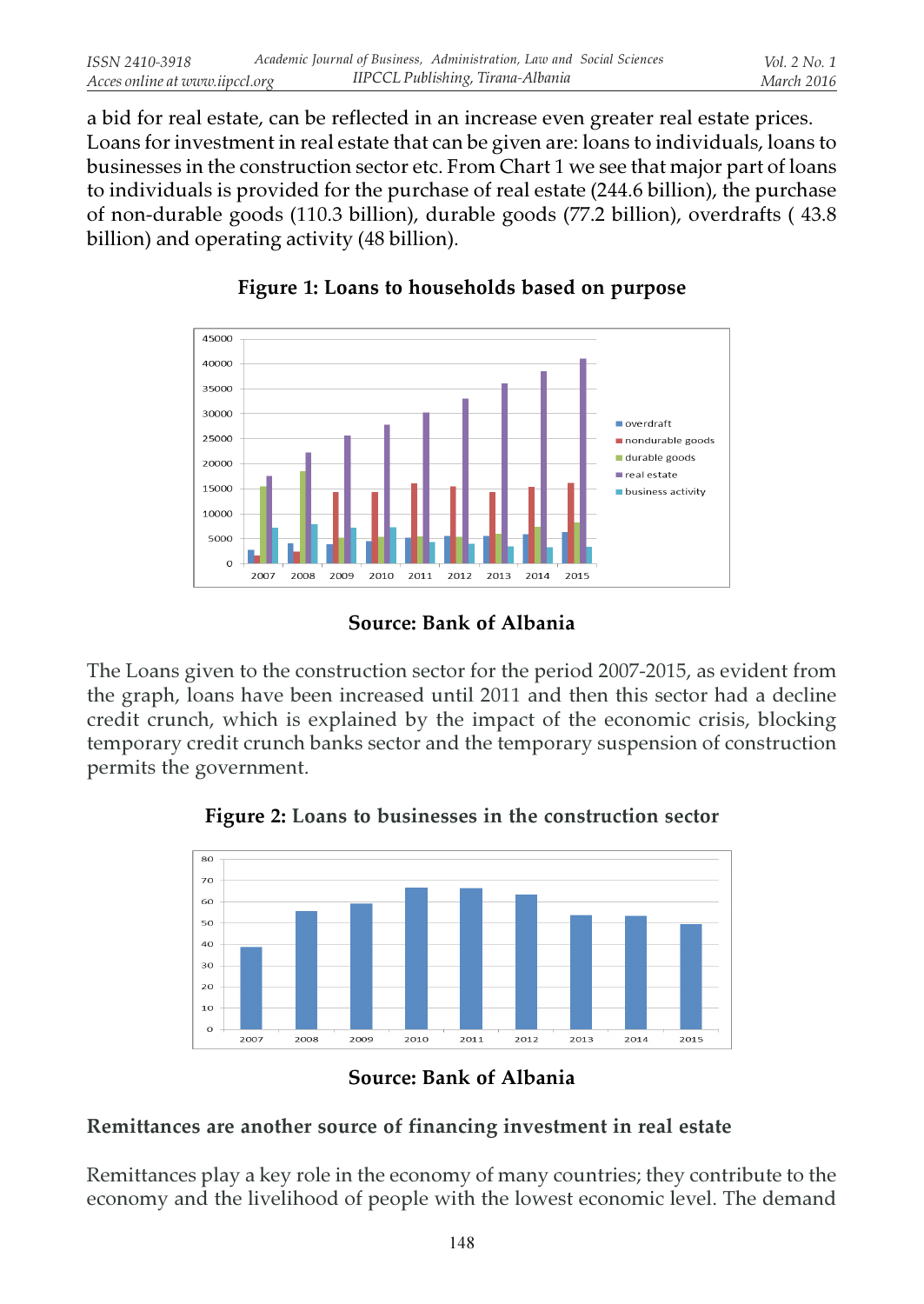of individuals to finance investments in real estate from year to year has increased through credit, but remittances have occupied an important weight and in most cases there were used by individuals to invest in real estate. Remittances also serve to financially support the economic development of different areas and regions where such investments. The data show that remittances, for the most part, derived from the population of Tirana in the amount of 19%, 12% of Vlora, Shkodra and Fieri 11% and 8%. Remittances for a period of 11 years have contributed to the extent of about 15% of GDP. The effects of the global crisis were directly affected by the slowdown of the remittances from 2009, which is considered as the signal performance of their expected declining in the future. Remittances are an important source of financial growth and economic development, because the increase in disposable income of citizens brings increased demand for real estate purchase.



#### Figure 3: Remittances (in million euro)

#### Source: Open Data

Seen from this perspective the data showed that about 20% of remittances are destined mainly in the investment market in real estate, which shows the economic impact of these remittances in the country. From 2007 to 2014 (Chart 3) shows that remittances have fallen and this has led to many individuals that have chosen the loan as a way of financing.

In doing this analysis, we can say that the development and changes in the construction sector indicate that the credit market and the amount of remittances are the main sources of financing in the construction sector.

Investments in the real estate market mainly and widely used capital and financing, while addressing credit by banks, and the informal market, which has brought lasting results in the development of this sector. According to economic theory in developing countries, which is not an exception for Albania, remittances have a positive impact on investments in real estate, which also positively affect production in the construction sector.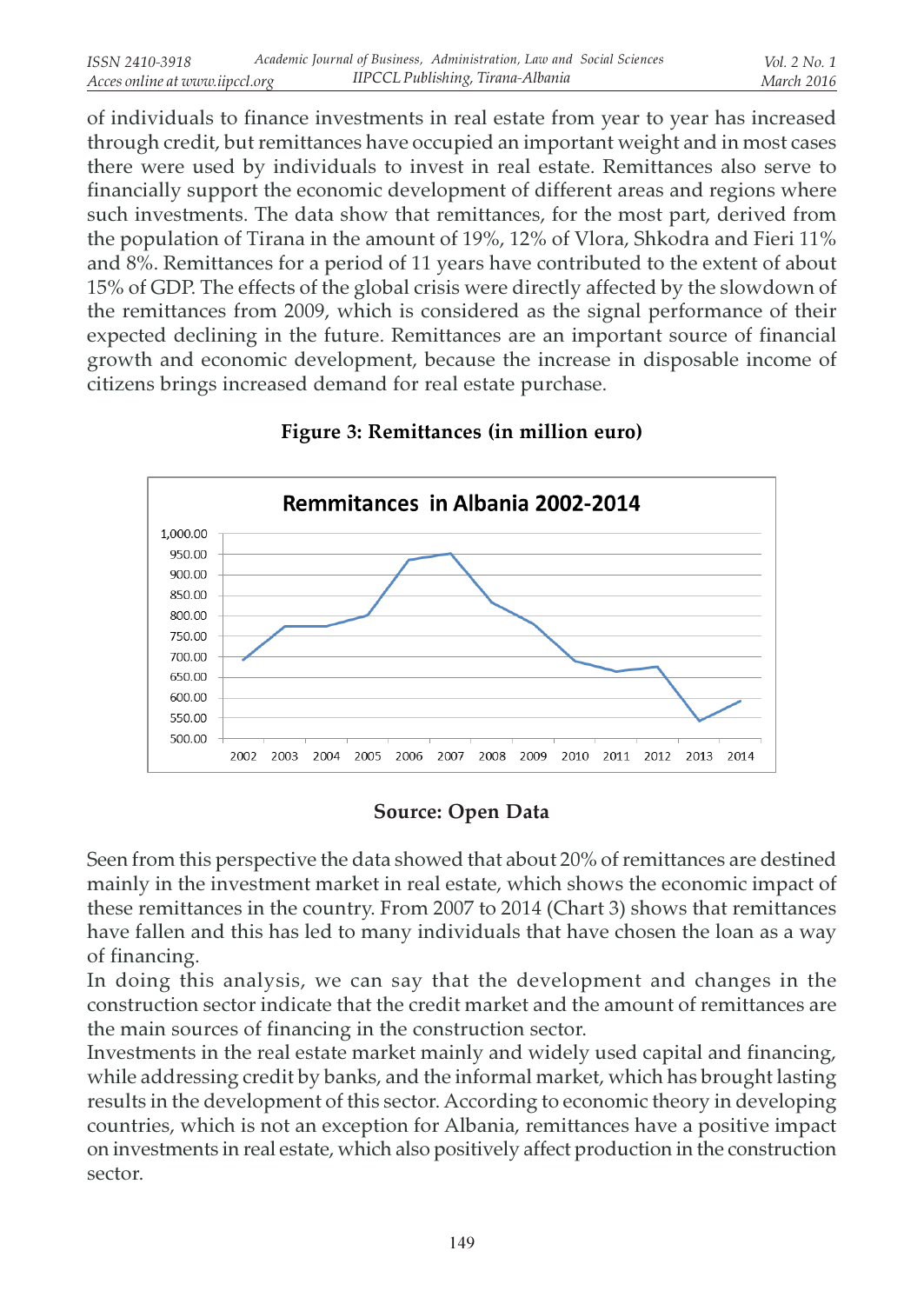This paper shows that developments in the construction sector were impacted by the loan. Despite the costs of credit and loan offers, the reduction in the issuance of credit standards will have a positive effect on the development of the construction sector (Ozcelebi, 2011).

Various studies on economic development emphasize the importance of property rights in encouraging investment and boosting the economy. In Albania the knowledge gaps in the rule of law and property rights continue to have a negative effect on the economic environment and business in the real estate sector, the necessity of the reform in this area is imperative.

It is important to know what resources can be used to finance investment and development of this sector.

### The impact of interest rates on loans

Banks have played their part to lure customers by lowering interest rates to stimulate borrowing the money to invest in real estate. Increase or decrease the interest rate on loans to individuals or, in more general terms, investment in real estate, will have a negative or positive effect on the demand for real estate, which would influence the decision to investments in future periods to builders, and the medium will affect production in construction (Ng, Fan and Wong, 2011).

The reduction of the interest rate on loans in real estate (houses), as well as the reduction of prices (impact has and the financial crisis) to purchase these properties for sale across the country has brought increased demand for loans in real estate (especially homes). The 2014 and the first six months of 2015 brought a change in improving the demand for real estate purchase, and therefore, the volume of credit that banks are to deliver the individuals have increased compared to 2013. Loans for real estate (houses) have undergone a reactivation for two reasons; first, that the reduction of interest rates by banks and secondly, reducing the prices of real estate (apartments).

The growth of the demand has come as a result of the combination of several important factors like: reduction of apartment prices, support from government policies, and the process of mortgage real estate (house) has made and created opportunities and trust for obtaining home loans, increased confidence indicator in the construction sector by banks.

Albanian Association of Banks, published interest rates and other charges, related to loan products in 2014, mainly for the purchase of real estate (houses) that have been among the lowest in the last two years. "Lending activity remains essential to the direct impact on the profitability of the banking system and of course is the promoter of economic development" (Apostoli, 2014).

According to representatives of banks of the second level Albania only for the first six months of 2015, more than 50 million euros loan are provided and disbursed in purchasing real estate (apartments), as well as investment for different purchase of real estate. This means that these materials are thrown back into the economy, constituting an important factor in the development of the construction industry.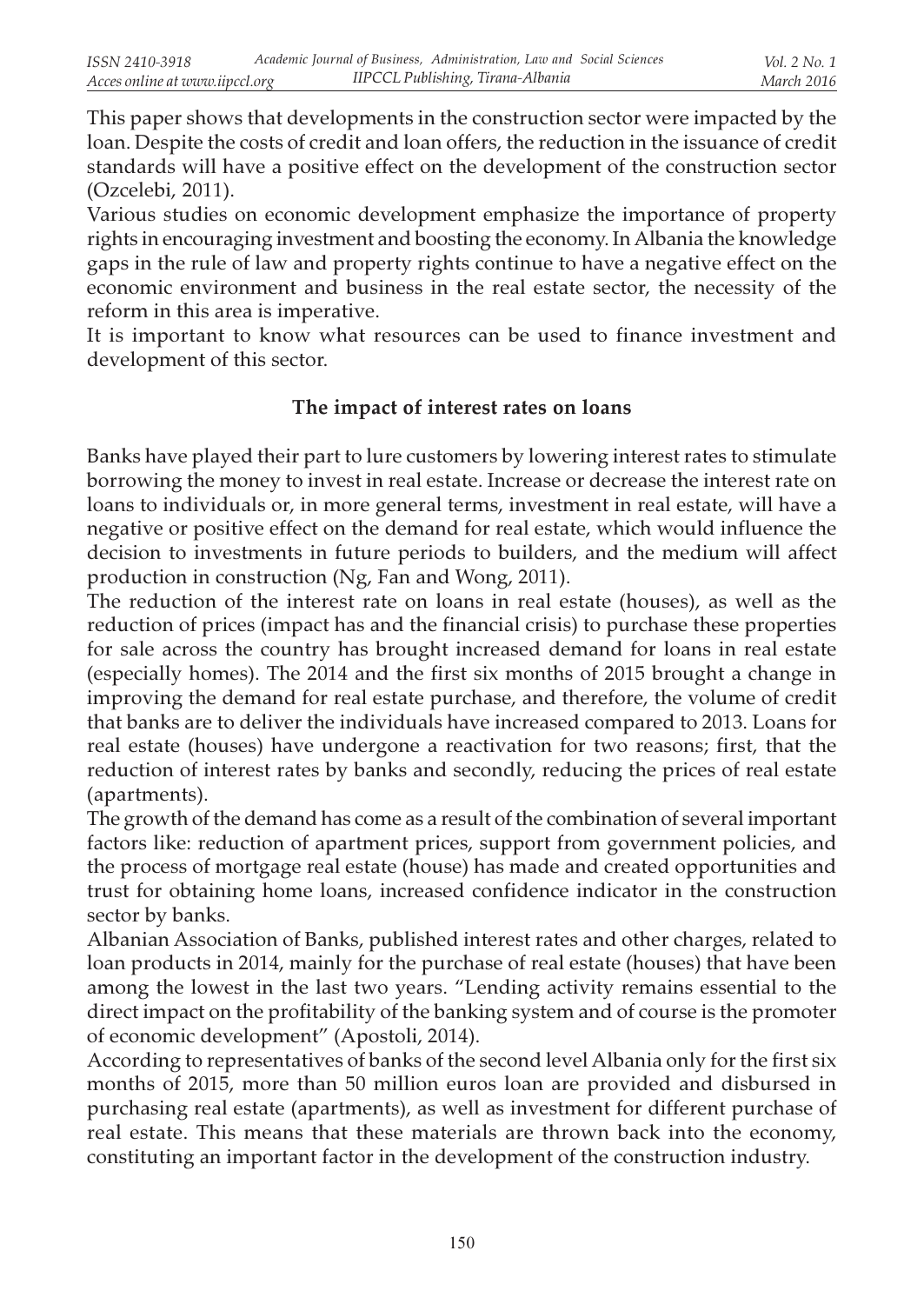### Figure 4: The performance of loans related to remittances and loan interest rates



### Source: Bank of Albania

From the graph it can be analyzed that banks have played an important role by lowering interest rates in order to rise investments in real estate.

#### Empirical Analysis

The purpose of this study is to apply the Linear Regression Method to determine what factors affect the financing of investments in the construction sector. It is important to know what resources can be used to finance investments. The study period consists from 2003 to 2013. Linear Regression Model was built referring to the OLS method. The information included in the model in relation is taken from data published by the Statistical Institute. The independent variables were obtained from the Bank of Albania's Institute of Statistics, Open Data and the World Bank. In the model I have included these variables:

1. Loans in Construction; data published by the Bank of Albania reports. This variable was included because associated with the financing we will have a tool to provide an investment.

2. Interest rates on loans; published reports of Bank of Albania with annual frequency.

3. Remittances: Remittances are included since they are widely used by investors as a source of funding. The data were obtained from reports published by the Open Data.

4. Income per capita published by the World Bank in real terms.

5. Construction's licenses: the more jobs provided the more funds will have to provide

a financing source (Institute of Statistics).

6. Construction Cost Index published by the Bank of Albania reports.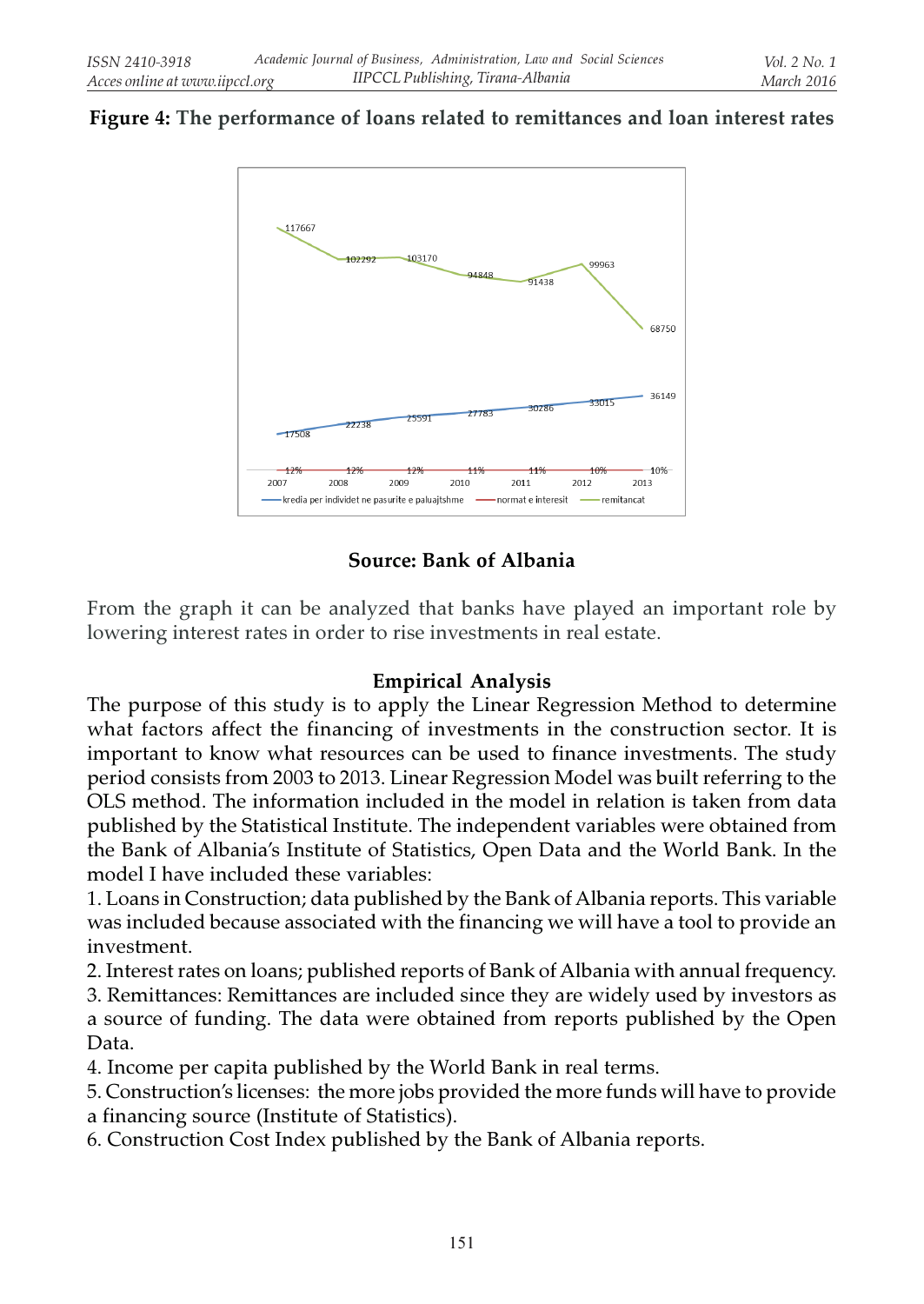| Year | Construction's<br>licenses<br><b>CL</b> | Loans in<br><b>Construction</b><br>LIC | <b>Remittances</b><br>R | Income<br>per<br>capita<br>$_{\rm IPC}$ | <b>Interest</b><br>rates on<br>loans<br>IRL | <b>Construction</b><br><b>Cost Index</b><br><b>CCI</b> |
|------|-----------------------------------------|----------------------------------------|-------------------------|-----------------------------------------|---------------------------------------------|--------------------------------------------------------|
| 2003 | 3218                                    | 927                                    | 95289.23                | 216984                                  | 14%                                         | 90.6                                                   |
| 2004 | 1492                                    | 1098.58                                | 98839.8                 | 244094                                  | 12%                                         | 93.4                                                   |
| 2005 | 2752                                    | 1560                                   | 99608.4                 | 266884                                  | 13%                                         | 94.7                                                   |
| 2006 | 2420                                    | 1978.2                                 | 115344.7                | 288382                                  | 13%                                         | 95.7                                                   |
| 2007 | 995                                     | 38884.8                                | 117667.2                | 314335                                  | 14%                                         | 98.1                                                   |
| 2008 | 1492                                    | 55684.9                                | 102292.4                | 349100                                  | 13%                                         | 99.3                                                   |
| 2009 | 1534                                    | 59332.5                                | 103170.1                | 361970                                  | 13%                                         | 99.3                                                   |
| 2010 | 1845                                    | 65787.3                                | 94847.5                 | 387979                                  | 13%                                         | 99.7                                                   |
| 2011 | 1604                                    | 70875.5                                | 91437.5                 | 412471                                  | 12%                                         | 100.1                                                  |
| 2012 | 447                                     | 63410.3                                | 99962.5                 | 427081                                  | 11%                                         | 100.8                                                  |
| 2013 | 298                                     | 53784.0                                | 68750                   | 441691                                  | 10%                                         | 101.8                                                  |

# Table 1: Independent variables included in the model

### Source: The author

Linear Regression model was built by reference to OLS and from the analysis method we determined the Multiple Linear Regression equation.

Production Financing Fund =  $7.28023 + 0.38977$  \* Construction Permits + 0.49038 \* Construction loans + 0.26041 \* Remittances – 0.3515 \* Income per Capita – 0.47601 \* Loan Interest Rates + 0.91853 \* Construction Cost Index Multiple Linear Regression model is built by OLS method as below:

| Model | Dependent<br>variable | Independent<br>variables | Regression's<br>coefficients | Standart<br>Deviations | Statistic t | $R^2$<br>Coefficient | Statistic<br>F | Sig.   |
|-------|-----------------------|--------------------------|------------------------------|------------------------|-------------|----------------------|----------------|--------|
|       |                       | Constant                 | $+7.28023$                   | 27.97741               | 0.50216     |                      |                |        |
|       | Financing             | Construction's           | $+0.38977$                   | 5.874706               | $3.62714*$  |                      |                |        |
|       | Fund                  | licenses                 |                              |                        |             |                      |                |        |
|       | Of                    | Loans in                 | $+0.49038$                   | 0.277924               | 2.70648*    | 0.9533               | 13.61          | 0.0000 |
|       | Construction          | Construction             |                              |                        |             |                      |                |        |
|       |                       | Remittances              | $+0.26041$                   | 0.29009                | 2.63817*    |                      |                |        |
|       |                       | Income per               | $+0.3515$                    | 0.205586               | 1.70987     |                      |                |        |
|       |                       | capita                   |                              |                        |             |                      |                |        |
|       |                       | Interest rates           | $+0.47601$                   | 0.510473               | $2.25706*$  |                      |                |        |
|       |                       | on loans                 |                              |                        |             |                      |                |        |
|       |                       | Construction             | $+0.91853$                   | 0.35719                | $2.57081*$  |                      |                |        |
|       |                       | Cost Index               |                              |                        |             |                      |                |        |

Table 2: OLS Results

Note: \* Significant Raports , Source: Author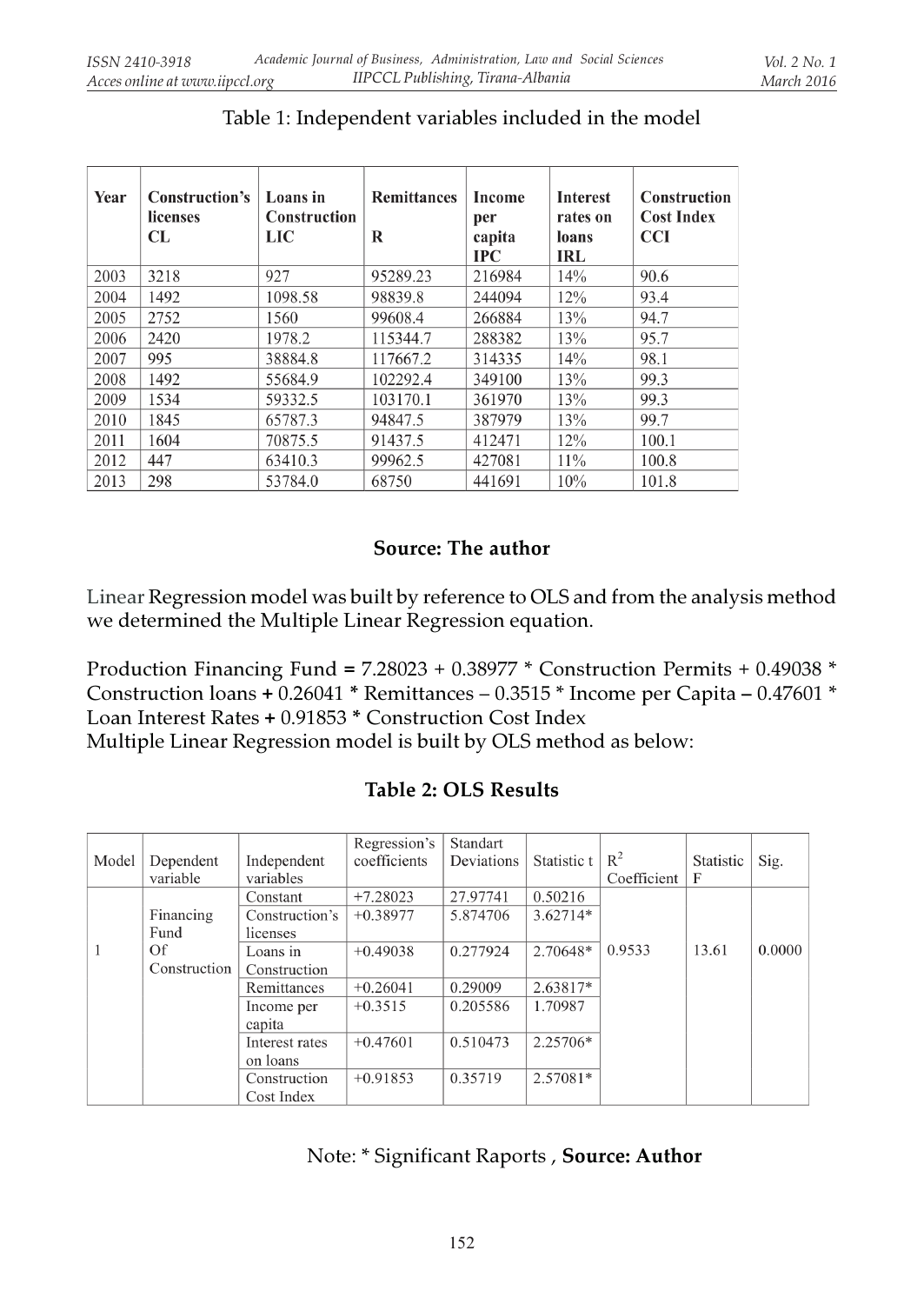From an overview of the equation we see that the variables have a significant positive impact on the dependent variable that is funding for production in construction, except for variable income per capita. All reports to the individual links are important, seeing the  $\mathbb{R}^2$  value of 0.9533 means that 95.3% of the changing values of the dependent variable are explained by the independent variables included in the above model. The model is "clean" by the presence of multicolinearity problem and there is no correlation between errors.

The estimated regression coefficients - interpretation:

 $b_1$  = +0.38977; shows a positive effect of the number of construction's licenses in the dependent variable of the study (Financing Fund of Construction - FFO), for each given new license will have a surcharge of 0.4 units in FFO;

 $b_2$  = +0.49038 shows a positive effect of loans in construction in the dependent variable in the study (Financing Fund of Construction - FFO), each new loan will bring an additional surplus of 0.5 units in FFO;

 $b_3$  = +0.26041 shows a positive effect of the level of remittances in the variable (Financing Fund of Construction - FFO), each new influx of remittances in monetary units will bring an additional surplus of 0.3 units in FFO;

 $b_4$  - insignificant coefficient (the ratio t <2);

 $b_5$  = +0.47601 shows a positive effect of the interest rate on loans in the dependent variable (Financing Fund of Construction - FFO), the same effect of the variable loans for construction;

 ${\rm b}_6$  = +0.91853 shows a positive effect between the construction cost index and variable (Financing Fund of Construction - FFO).

|            | <b>FFO</b> | <b>CCI</b> | LC.      | CL          | <b>IRL</b>  | R           | $_{\rm IPC}$ |
|------------|------------|------------|----------|-------------|-------------|-------------|--------------|
| <b>FFO</b> |            | 0.189372   | 0.205681 | $0.518163*$ | $0.821214*$ | 0.899358*   | 0.178339     |
| <b>CCI</b> |            |            | 0.903385 | $-0.791059$ | $-0.558217$ | $-0.297741$ | $-0.658713$  |
| LC         |            |            |          | $-0.650258$ | 0.358248    | $-0.293349$ | $-0.668241$  |
| CL         |            |            |          |             | 0.712732    | 0.290428    | $-0.755964$  |
| <b>IRL</b> |            |            |          |             |             | 0.647682    | 0.645533     |
| R          |            |            |          |             |             |             | $-0.458314$  |
| IPC        |            |            |          |             |             |             |              |

## Table 3: Correlation Matrix

### Source: Author

The matrix shows that the variable of interest has strong links with correlative variables: Construction's licenses, Interest rate on loans, Remittances, with correlation coefficients respectively:  $0.518163$ ,  $0.821214$  and  $0.899358$  (  $\rm r_i$  >  $0.5$ ; strong correlation) Multiple linear model above is eligible to be a better model, except an individual insignificant relation (with Income per capita). It was built a reduced model with the variables that have the greatest impact on dependent variable as below:

Production Financing Fund = 53.2 + 0.7628 \* 0.4582 \* Remittances + Loan Interest Rate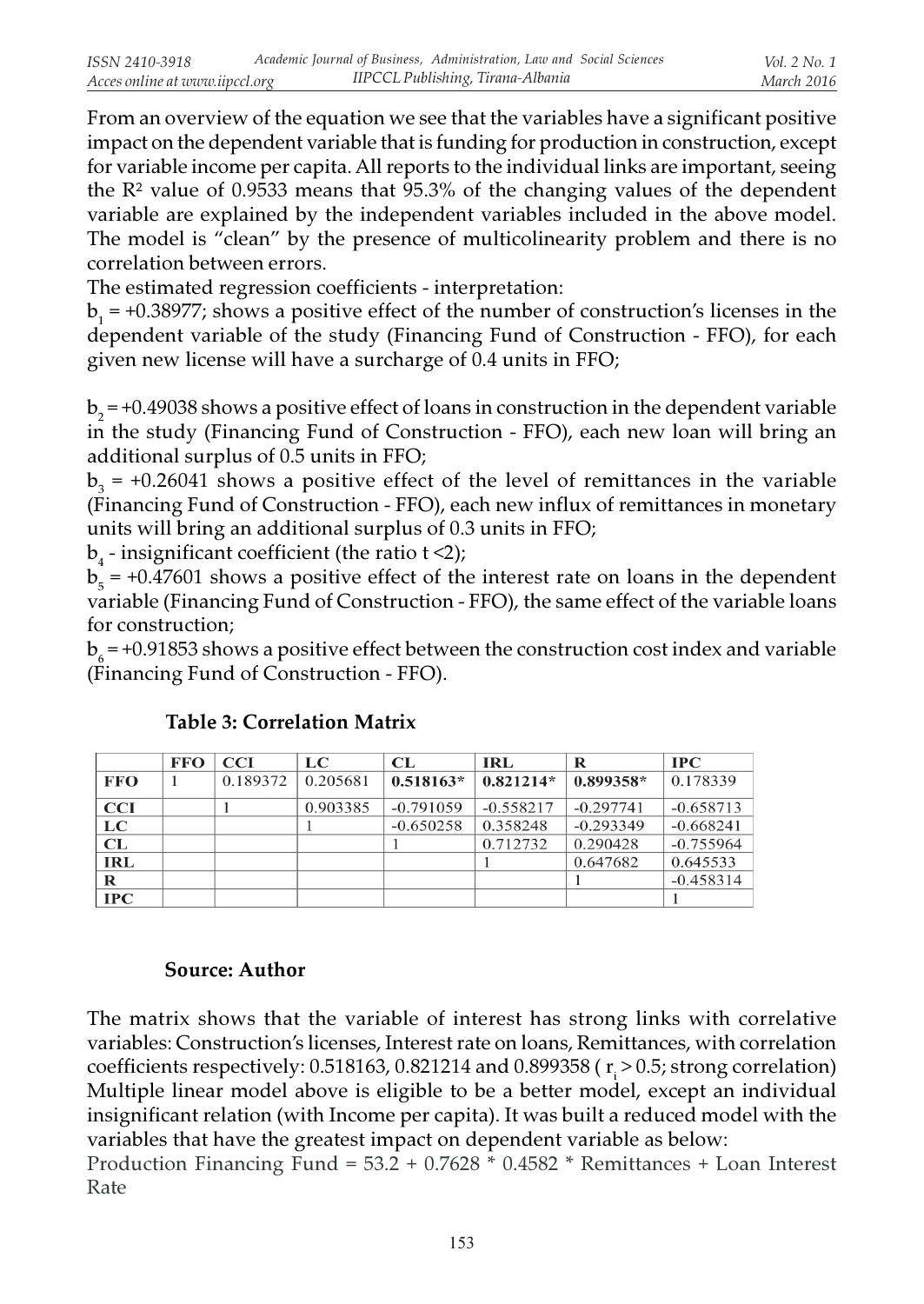|   | Model Dependent<br>variable | variables     | Independent   Regression's   Standart<br>coefficients | Deviations | Statistic $\mid R^2 \mid$ | Coefficient $ F $ | Statistic | Sig.  |
|---|-----------------------------|---------------|-------------------------------------------------------|------------|---------------------------|-------------------|-----------|-------|
|   | Financing                   | Constant      | $+53.2$                                               | 59.814     | 0.521                     |                   |           |       |
| 2 | Fund                        | Remittances   | $+0.7628$                                             | 0.597      | $2.271*$                  | 0.93              | 26.1      | 0.000 |
|   | of                          | Interest rate | $+0.4582$                                             | 0.615      | $2.134*$                  |                   |           |       |
|   | Construction                | on loans      |                                                       |            |                           |                   |           |       |

# Table 4: Second Reduced Model

Note: \* Significant Raports, Source: Author

On the reduced model  $\mathbb{R}^2$  is 93% which means that 93% of the Financing Fund of Construction will be explained by the independent variables included in the model. To test the importance of the overall model will use the Fisher test. These data indicate that the coefficient F has a value of 26.1 which is very important value. To test individually the importance of independent variables will use the student t test. T test values of the independent variables are 2.27 and 2.13 respectively, resulting important tests of individual relations.

 $b1 = +0.7628$  shows a positive effect of the level of remittances on the dependent variable the Financing Fund of Construction, each new influx of remittances in monetary units will bring an additional of 0.8 units in FFO; It shows the trend during year and the sector that absorb the most of remittances level.

b2 = +0.4582 shows a positive effect of the interest rate on loans on the dependent variable the Financing Fund of Construction, the most common way of financing through bank's loans.

### Conclusions and recommendations

- The development of the construction industry is an important sector and the special contribution to the gross domestic product.
- The construction sector is one of the leading sectors of the Albanian economy that has contributed to its growth.
- The role of the banking system in the real estate market is very important. It is the main financial intermediary and acts as a catalyst in developing and leading the progress in this sector.
- Bank loan financing is a very important instrument used by businesses for the development of construction activity in this sector.
- Bank lending is the main source of funding for investment in the real estate market. Facilitate procedures for the financing of this sector through the granting of loans by banks has led to the growth and expansion of this market.
- Remittances are an important source of financial growth and economic development, because the increase in disposable income of citizens brings increased demand for real estate purchase.
- Remittances of emigrants were used very well as a good source of funding. This was the period when real estate building had a big boom associated with the high amount of remittances sent by immigrants.
- Increase or decrease the interest rate on loans to individuals or, in more general terms, investment in real estate, will have a negative or positive effect on the